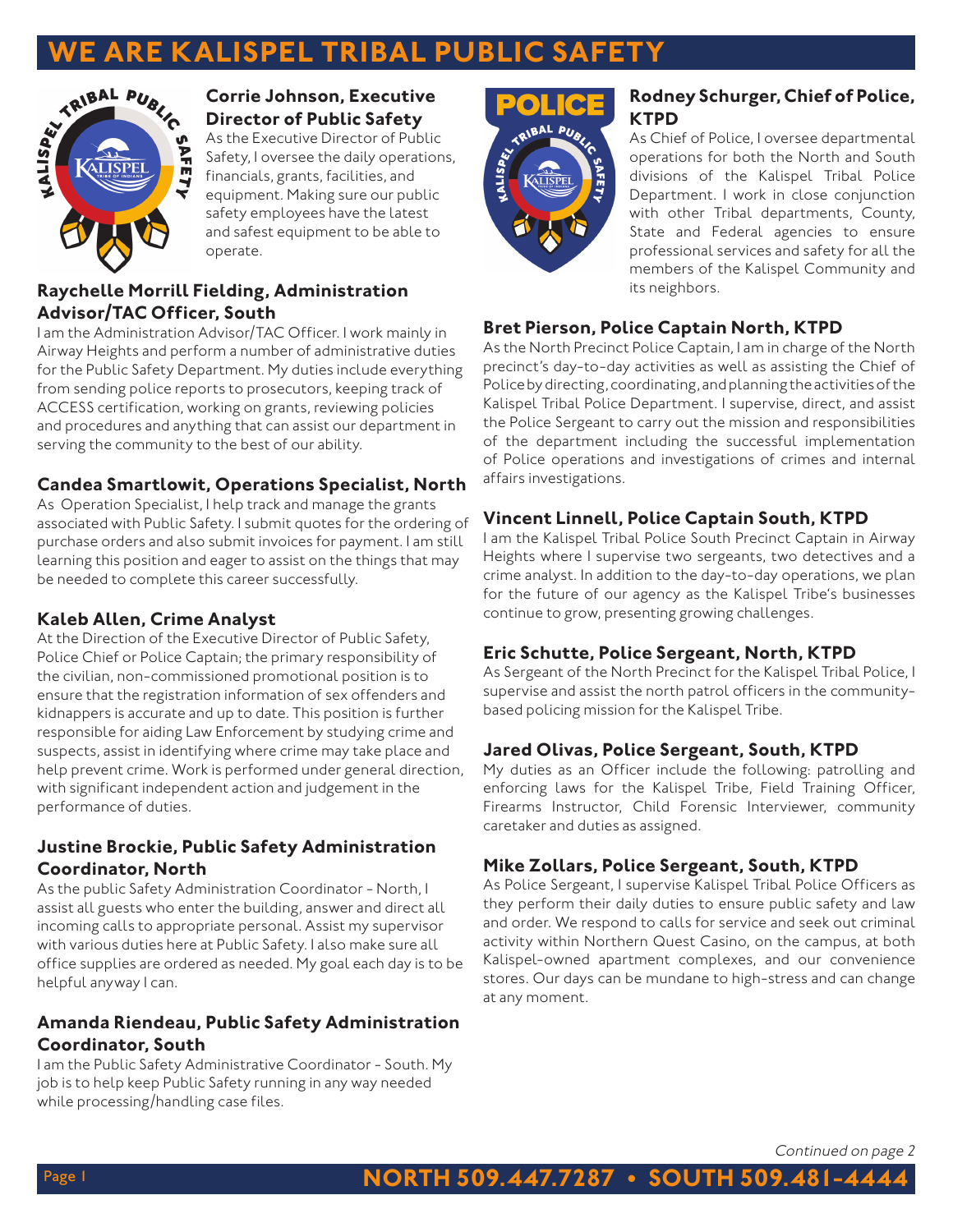# **ARE KALISPEL TRIBAL PUBLIC SA**

#### **Robert Tande, Police Corporal, South, KTPD**

We as Patrol Corporals assist the Patrol Sergeants as an acting supervisor to a team of 4-5 Patrol Officers when the Patrol Sergeant is not on duty and assist the Sergeant with duties as assigned. We are regularly scheduled on a team with 1-2 other Patrol Officers (common schedule) and answer patrol calls as needed to help serve the Kalispel Tribal enterprises and community. We may act as a supervisory presence on any given call or as guidance to the other officers.

# **Daniel Dice (Danny), Detective, South, KTPD**

Detectives conduct interviews of victims, witnesses, suspects, examine records, monitor suspects, and participate in raids, search warrants, and arrests. Investigate major crimes such as assaults, robberies, fraud, theft, sex crimes, drug crimes, and homicides. Assist patrol, conduct background investigations, and assist other agencies in internal investigations. Work with Missing and Murdered Indigenous Persons (MMIW/MMIP), U.S. DOJ Coalition, Task Force Officer's (TFO) within the FBI (Salish Safe Trails Task Force), Kalispel Tribal Police Special Response Team (SRT). Assist NQC security and staff for events and concerts to ensure safety of the public, performers, and employees.

## **Clay Pierson, Police Corporal, South, KTPD**

As a Patrol Corporal, we assist the Patrol Sergeants by acting as a supervisor when the Patrol Sergeant is not on duty and assist the Patrol Sergeant with duties as assigned. We will also assist Patrol Officers in any way needed to make their day-to-day duties less stressful.

## **Joseph Gould (Joey), Detective, South, KTPD**

Detectives conduct interviews of victims, witnesses, suspects, examine records, monitor suspects, and participate in raids, search warrants, and arrests. Investigate major crimes such as assaults, robberies, fraud, theft, sex crimes, drug crimes, and homicides. Assist patrol, conduct background investigations, and assist other agencies in internal investigations. Work with Missing and Murdered Indigenous Persons (MMIW/MMIP), U.S. DOJ Coalition, Task Force Officer's (TFO) within the FBI (Salish Safe Trails Task Force), Kalispel Tribal Police Special Response Team (SRT). Assist NQRC security and staff for events and concerts to ensure safety of the public, performers, and employees.

## **James Wickham, Lateral Police Officer, South, KTPD**

I patrol and enforce laws for the Kalispel Tribe at Northern Quest Resort & Casino and the surrounding Tribal lands located in Airway Heights, WA.

## **Cliff Taxter, Police Officer, North, KTPD**

I patrol and enforce laws for the Kalispel Tribe, located in Cusick and the surrounding Tribal lands.

## **Michael Sebastian, Lateral Police Officer, North, KTPD**

Patrol and enforce laws for the Kalispel Tribe at the Northern Quest Resort & Casino, Kalispel Indian Reservation, and surrounding Tribal lands.

## **Barbara Werner, Lateral Police Officer, South, KTPD**

I patrol and enforce laws for the Kalispel Tribe at the Northern Quest Resort & Casino and the surrounding Tribal lands located in Airway Heights, WA.

## **John Clizer, Police Officer, new K9 Officer, South, KTPD**

I patrol and enforce laws on the Kalispel Tribal lands in and around the NQRC. I have been with the Tribe just short of a year with approximately 7 years in law enforcement prior to joining the Tribe. When not on a call, I spend my time on criminal interdiction focusing on narcotics investigations and warrant apprehension. I am the newly appointed K9 Officer and am working on picking a dog and organizing training. I am one of two Taser instructors for the south office of the department.

## **Bryce Oman, South, KTPD**

I patrol and enforce laws for the Kalispel Tribe at Northern Quest Resort & Casino and the surrounding Tribal lands located in Airway Heights, WA.

## **Michael Sebastian, Lateral Police Officer, South, KTPD**

Patrol and enforce laws for the Kalispel Tribe at Northern Quest Resort & Casino, Kalispel Tribe Indian Reservation, and surrounding Tribal lands.

## **Jesse Aston, Patrol, South, KTPD**

I have worked for the Kalispel Tribe for 12 years. Everyday duties consist of patrolling the South District Tribal lands in Airway Heights. This consists of contacting suspicious persons or activities and responding to criminal acts that are in progress as well as taking calls of service from the businesses, residents, and visitors. Assisting agencies that work along side the Kalispel Tribal Police. Gathering evidence and documenting incidents that have occurred. I am a Field Training Officer for the department and work alongside the Field Training Coordinator in training new officers to our department. I have been tasked with putting together the Kalispel Tribal Police Honor Guard Team and am also a firearm instructor for the department and Range Master. Recently have been entrusted with being the south districts armorer.

## **Paul Carroll, Patrol, South, KTPD**

Responsible for graveyard patrol and law enforcement at the Northern Quest Resort and Casino. Previous career with the Washington State Patrol.